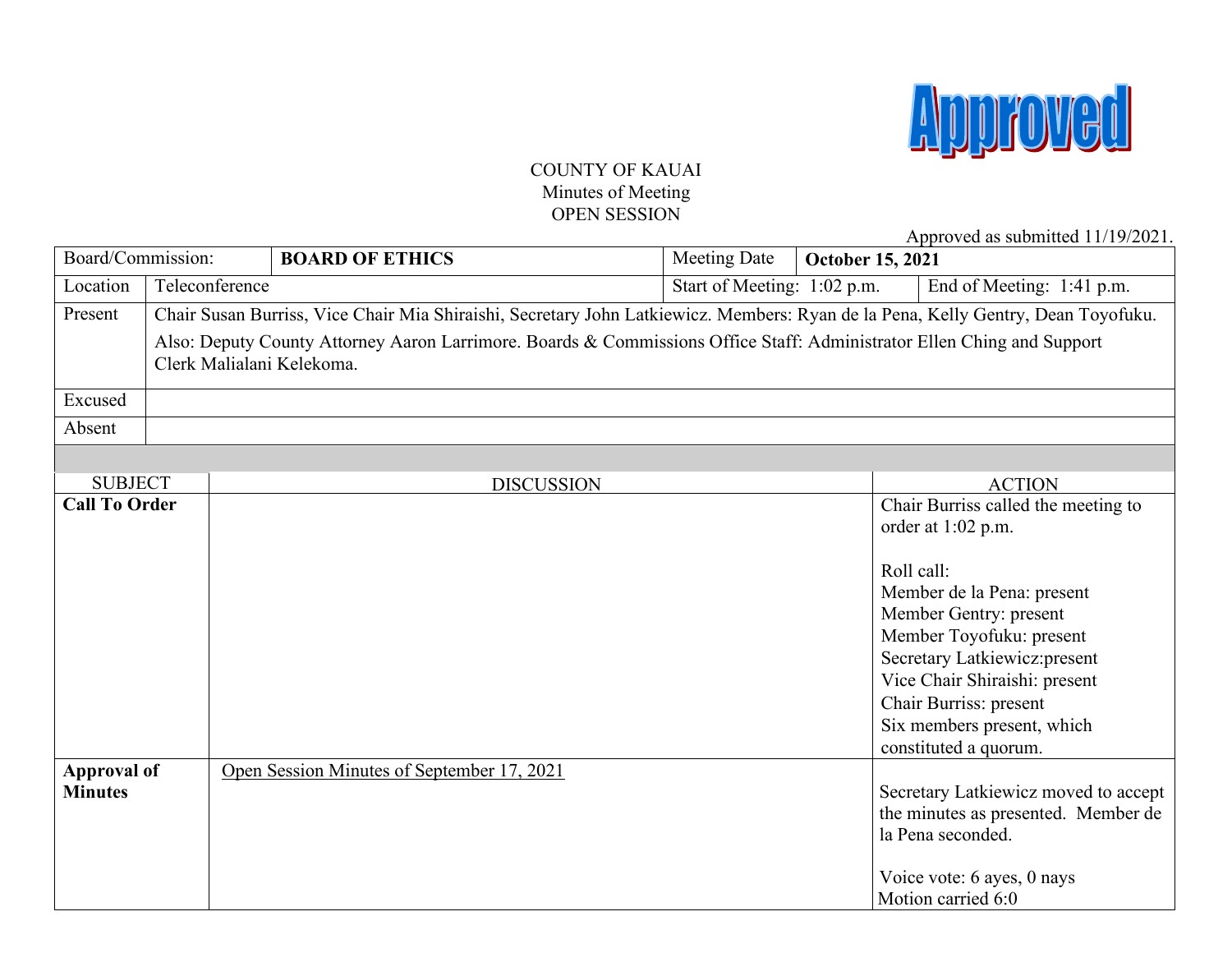# Board of Ethics Page 2 Open Session October 15, 2021

| <b>SUBJECT</b>          | <b>DISCUSSION</b>                                                                                                                                                                                                                                                                                                                                                                                                                                                                                                                                                                                                                                                                                                                                                                                                                                                                                  | <b>ACTION</b>                                                                                                                                                                                                                       |
|-------------------------|----------------------------------------------------------------------------------------------------------------------------------------------------------------------------------------------------------------------------------------------------------------------------------------------------------------------------------------------------------------------------------------------------------------------------------------------------------------------------------------------------------------------------------------------------------------------------------------------------------------------------------------------------------------------------------------------------------------------------------------------------------------------------------------------------------------------------------------------------------------------------------------------------|-------------------------------------------------------------------------------------------------------------------------------------------------------------------------------------------------------------------------------------|
| <b>Public Testimony</b> | Chair Burriss asked guest if they had any testimony to offer.                                                                                                                                                                                                                                                                                                                                                                                                                                                                                                                                                                                                                                                                                                                                                                                                                                      | No action                                                                                                                                                                                                                           |
|                         | Mr. Lay responded no.<br>Ms. Bodon did not respond.                                                                                                                                                                                                                                                                                                                                                                                                                                                                                                                                                                                                                                                                                                                                                                                                                                                |                                                                                                                                                                                                                                     |
| Communication           | BOE 2021-29 Email received October 5, 2021 from Lonnie Sykos to the Charter Review<br>Commission and the Board of Ethics asking what is acceptable ethical actions by our<br>officials.<br>Chair Burriss noted that there were specific items addressed to the Board of Ethics, but<br>not in the form of a complaint. She asked Deputy County Attorney Larrimore if it would<br>be appropriate to send a response.<br>Deputy County Attorney Aaron Larrimore responded that the complaint is from a<br>community member and he hasn't alleged any particular complaint. He stated that the<br>communication was also published. If the Board wants to follow up and clarify that if he<br>wants more to done he would need to follow the requirements of the Charter and Code to<br>send in a complaint, it would be in order.<br>Chair Burriss called for a motion to receive the communication. | Member de la Pena moved to receive<br>BOE 2021-29. Vice Chair Shiraishi<br>seconded.<br>Voice vote: 6 ayes, 0 nays                                                                                                                  |
|                         | Chair Burriss called for a motion to ask Deputy County Attorney Larrimore to<br>draft a letter to Mr. Sykos to advise of appropriate steps to file a complaint to<br>the Board.<br>Deputy County Attorney clarified that he will draft a letter for Chair Burriss to<br>sign as Chair.                                                                                                                                                                                                                                                                                                                                                                                                                                                                                                                                                                                                             | Motion carried 6:0<br>Member de la Pena moved to have<br>Deputy County Attorney draft letter<br>to Mr. Sykos for Chair Burriss'<br>signature. Secretary Latkiewicz<br>seconded.<br>Voice vote: 6 ayes, 0 nays<br>Motion carried 6:0 |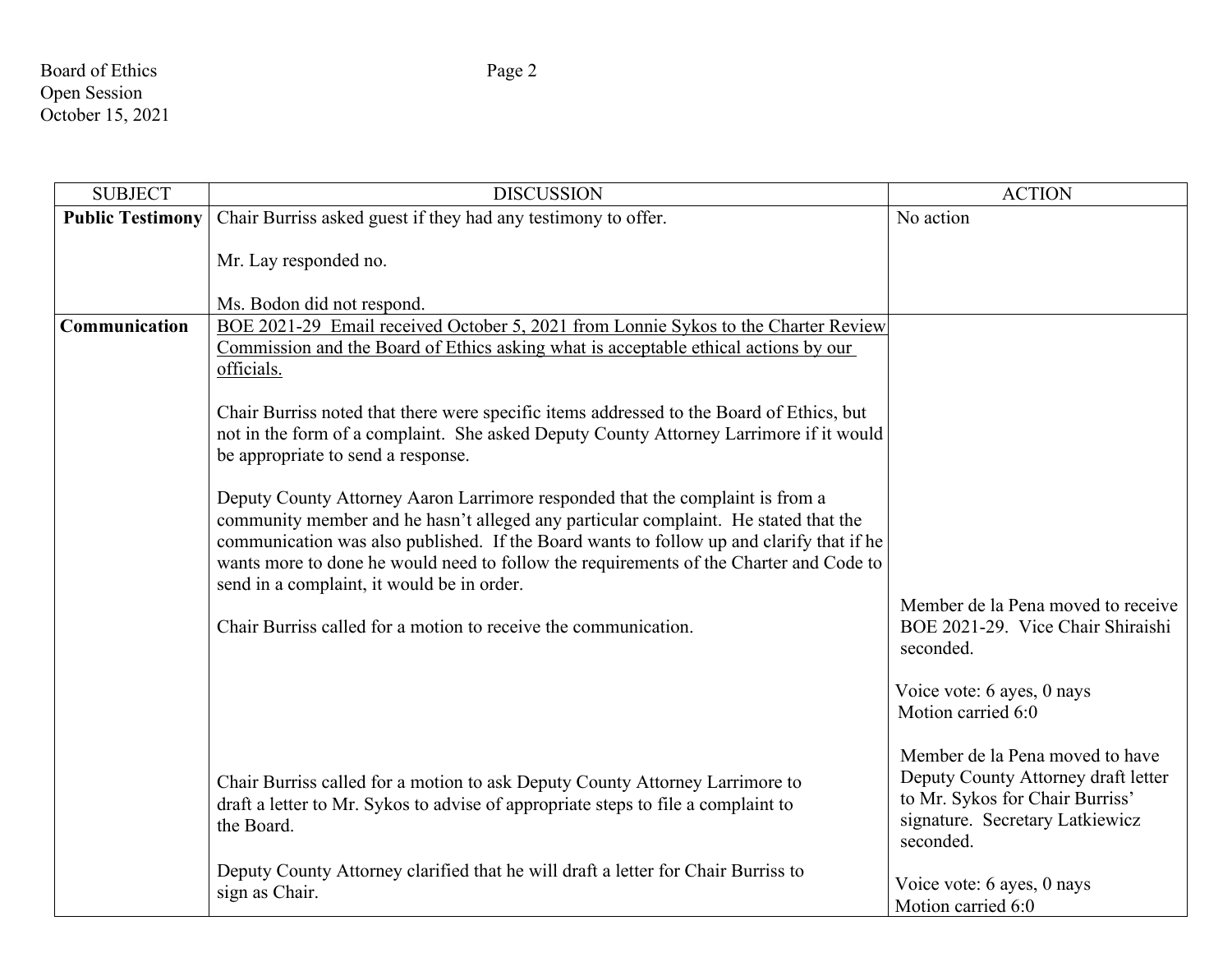# Board of Ethics Page 3 Open Session October 15, 2021

| <b>SUBJECT</b>                                | <b>DISCUSSION</b>                                                                                                                                                                                                                                                                                                                                                                                                                                                                                                                                                                                                                                                                                                                                                                                                                                                                                                                                                                                                                                                                                                                                                                                                                                                                                                                                                                         | <b>ACTION</b> |
|-----------------------------------------------|-------------------------------------------------------------------------------------------------------------------------------------------------------------------------------------------------------------------------------------------------------------------------------------------------------------------------------------------------------------------------------------------------------------------------------------------------------------------------------------------------------------------------------------------------------------------------------------------------------------------------------------------------------------------------------------------------------------------------------------------------------------------------------------------------------------------------------------------------------------------------------------------------------------------------------------------------------------------------------------------------------------------------------------------------------------------------------------------------------------------------------------------------------------------------------------------------------------------------------------------------------------------------------------------------------------------------------------------------------------------------------------------|---------------|
| <b>Request for</b><br><b>Advisory Opinion</b> | None                                                                                                                                                                                                                                                                                                                                                                                                                                                                                                                                                                                                                                                                                                                                                                                                                                                                                                                                                                                                                                                                                                                                                                                                                                                                                                                                                                                      |               |
| <b>Business</b>                               | BOE 2021-30 Discussion and possible action on letter from Charter Review Commission<br>regarding request for proposals to amend the Charter.<br>Chair Burriss asked Administrator Ellen Ching if she thought there was anything that the<br>Board should be looking at for Charter amendments.<br>Ms. Ching said no, none has come to mind, and reminded the Board that a number of<br>complaints was received from the community regarding former Councilmember Brun.<br>She is not sure if that would be something that the Board of Ethics would want to take up<br>as a proposal. She stated that many community members were not aware that the<br>Board's purview is limited to specific violations to the Code of Ethics. Other issue that<br>was tabled was fine structure. She noted that this is a very preliminary stage of the<br>process. A simple paragraph on what want to see changed and why is sufficient. The<br>Charter Commission may invite someone from the Board to explain the proposal at one<br>of their meetings, they will discuss and then decide if they want to move forward. It's at<br>that point that more extensive work will need to be done on proposal.<br>Chair Burriss asked if there are any other groups or boards likely to propose any<br>amendments.<br>Administrator Ching stated that there has been some discussion. The two things that |               |
|                                               | potentially will be discussed before Charter Review is the issue of districting, and rank<br>voting. She explained that districting has come up before and that rank voting gives the<br>option to vote as to who is first, second and third choice, a different way of conducting an<br>election. Also not sure if discussions will come up regarding avoiding the cost of a<br>special election.<br>Chair Burriss asked if there was a timeframe and whether the members could go home<br>and think about this and perhaps propose something next month.                                                                                                                                                                                                                                                                                                                                                                                                                                                                                                                                                                                                                                                                                                                                                                                                                                |               |
|                                               | Administrator Ching confirmed that would be fine.                                                                                                                                                                                                                                                                                                                                                                                                                                                                                                                                                                                                                                                                                                                                                                                                                                                                                                                                                                                                                                                                                                                                                                                                                                                                                                                                         |               |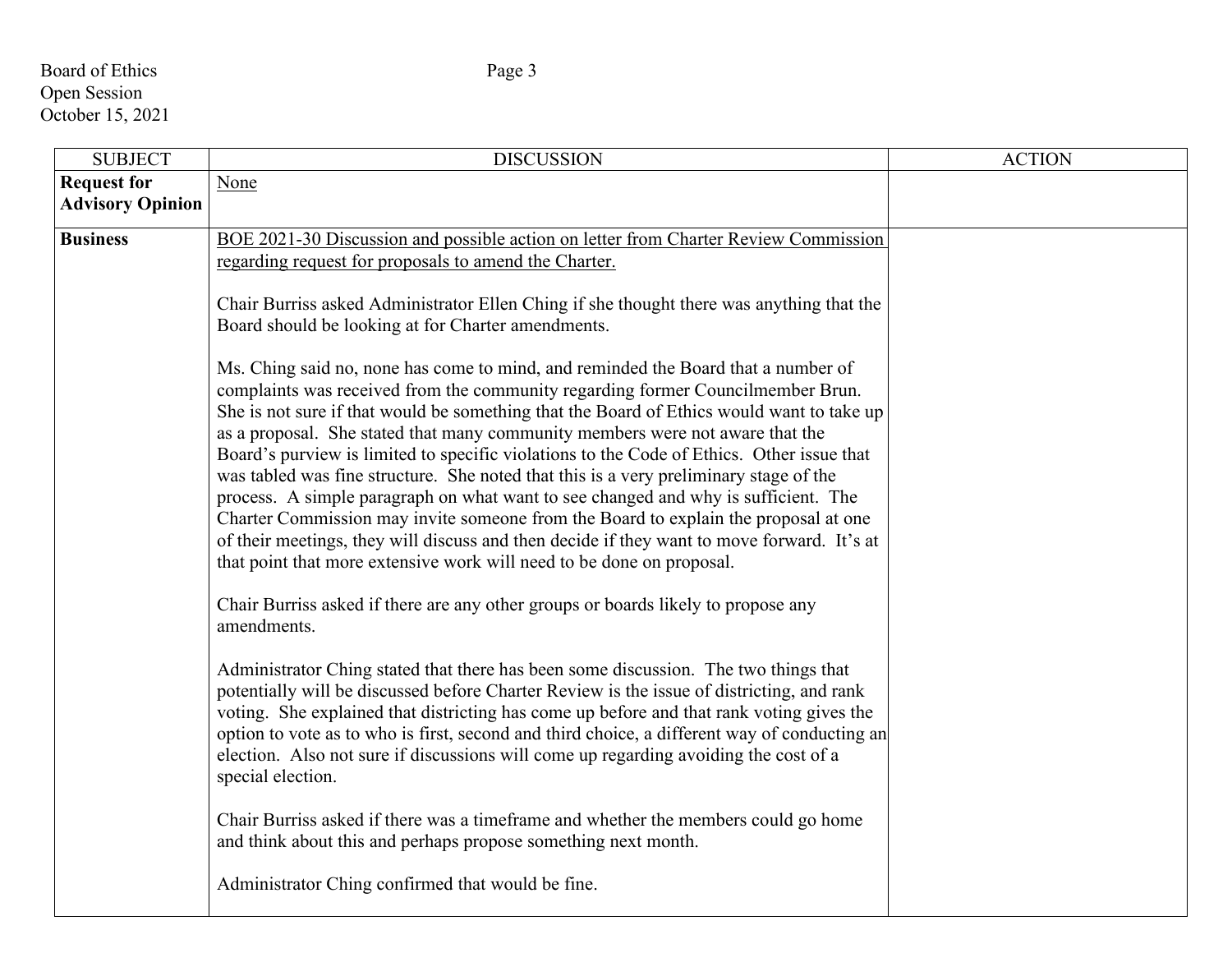## Board of Ethics Page 4 Open Session October 15, 2021

| <b>SUBJECT</b>           | <b>DISCUSSION</b>                                                                                                                                                                                                                                                                                                                                                                                                  | <b>ACTION</b>                                                                                                                     |
|--------------------------|--------------------------------------------------------------------------------------------------------------------------------------------------------------------------------------------------------------------------------------------------------------------------------------------------------------------------------------------------------------------------------------------------------------------|-----------------------------------------------------------------------------------------------------------------------------------|
|                          | Chair Burriss asked if anyone had anything at this time.<br>Members responded no.                                                                                                                                                                                                                                                                                                                                  | Vice Chair Shiraishi moved to<br>receive BOE 2021-30 and put on<br>agenda for next months meeting.<br>Member de la Pena seconded. |
|                          |                                                                                                                                                                                                                                                                                                                                                                                                                    | Voice vote: 6 ayes, 0 nays<br>Motion carried 6:0                                                                                  |
| <b>Disclosures</b>       | Employee:<br>1. Arryl Kaneshiro, Councilmember                                                                                                                                                                                                                                                                                                                                                                     | Vice Chair Shiraishi moved to<br>approve. Member Toyofuku<br>seconded.                                                            |
|                          | Chair Burriss asked if there were any comments or questions regarding the nature of<br>consulting involved in the employment.                                                                                                                                                                                                                                                                                      | Voice vote: 6 ayes, 0 nays<br>Motion carried 6:0                                                                                  |
|                          | No response from members.                                                                                                                                                                                                                                                                                                                                                                                          |                                                                                                                                   |
| <b>Executive Session</b> | ES-018 Pursuant to Hawai'i Revised Statutes $\S 92-4$ , $\S 92-5(a)(4)$ , $\S 92-9(a)(1-4)$ and (b),<br>the purpose of this Executive Session is for the Board to approve or amend the Executive<br>Session Minutes of September 17, 2021, and to consult with its attorney on issues<br>pertaining to the Board's powers, duties, privileges, immunities, and /or liabilities as<br>they may relate to this item. |                                                                                                                                   |
|                          | ES-004 BOE 2021-08 Pursuant to Hawai'i Revised Statutes §92-4 and §92-5 (a) and (2)<br>and (4), the purpose of this Executive Session is for the Board to discuss a notarized<br>formal complaint received February 8, 2021, charging that an employee or officer of the<br>County has breached the Code of Ethics as set forth in the Kaua'i County Charter section<br>20.02 B, 20.02 E and 20.02 F.              |                                                                                                                                   |
|                          | No officer or employee of the county shall:<br>B. Disclose information which, by law or practice, is not available to the public and                                                                                                                                                                                                                                                                               |                                                                                                                                   |
|                          | which the officer or employee acquires in the course of the officer or employee's<br>official duties or use such information for the officer or employee's personal gain or<br>for the benefit of anyone.                                                                                                                                                                                                          |                                                                                                                                   |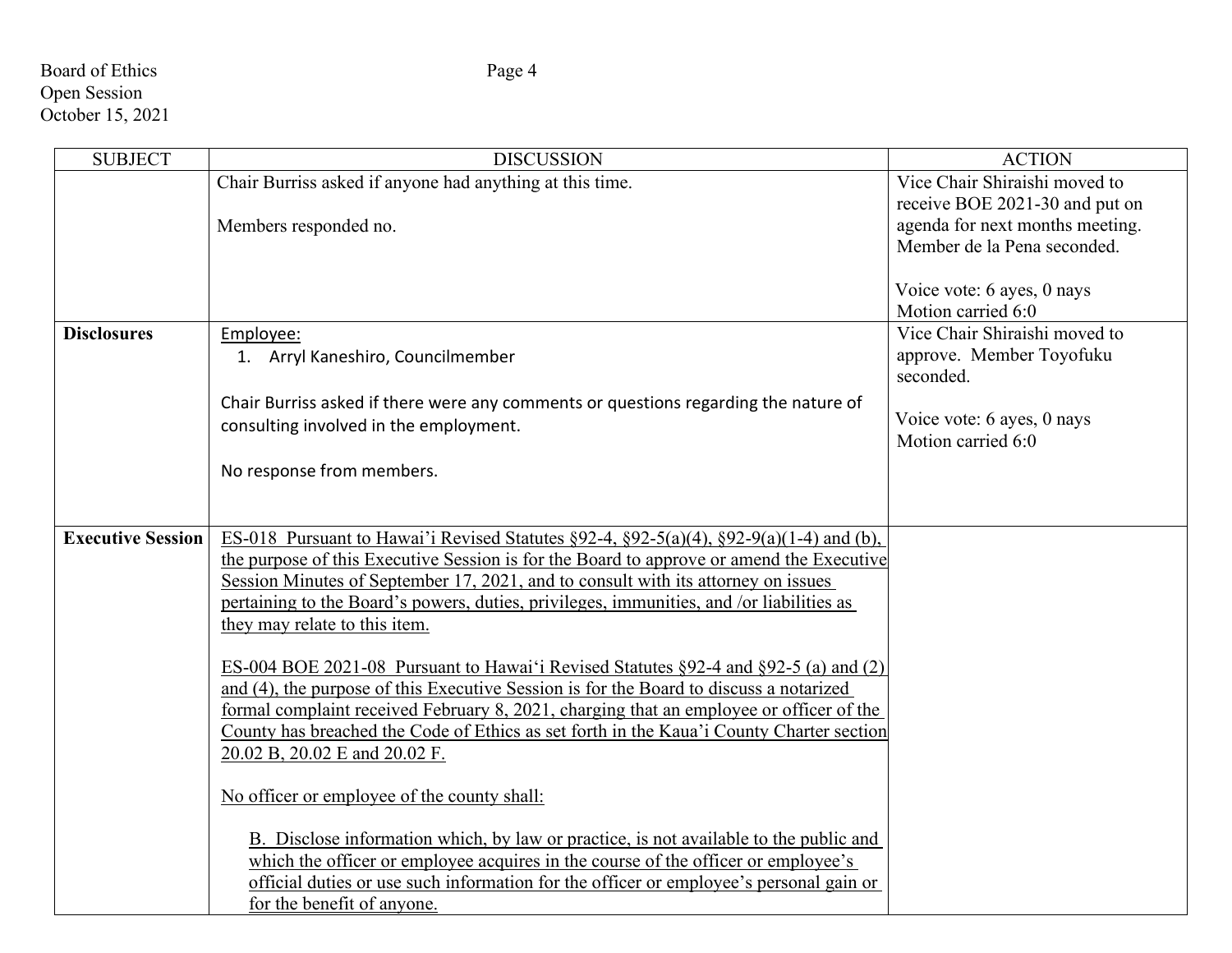# Board of Ethics Page 5 Open Session October 15, 2021

| <b>SUBJECT</b> | <b>DISCUSSION</b>                                                                                                                                      | <b>ACTION</b>                       |
|----------------|--------------------------------------------------------------------------------------------------------------------------------------------------------|-------------------------------------|
|                | E. Use the officer or employee's official position to secure a special benefit,                                                                        |                                     |
|                | privilege, or exemption for the officer or employee or others.                                                                                         |                                     |
|                | F. Use county property for other than public activity or purpose.                                                                                      |                                     |
|                | ES-012 BOE 2021-22 Pursuant to Hawai'i Revised Statutes $\S 92-4$ and $\S 92-5$ (a) and (2)                                                            |                                     |
|                | and (4), the purpose of this Executive Session is for the Board to discuss a notarized                                                                 |                                     |
|                | formal complaint received July 29, 2021, charging that an employee or officer of the                                                                   |                                     |
|                | County has breached the Code of Ethics as set forth in the Kaua'i County Charter section                                                               |                                     |
|                | 20.02 E, Standards of Conduct.                                                                                                                         |                                     |
|                | ES-013 BOE 2021-23 Pursuant to Hawai'i Revised Statutes §92-4 and §92-5 (a) and (2)                                                                    |                                     |
|                | and (4), the purpose of this Executive Session is for the Board to discuss a notarized                                                                 |                                     |
|                | formal complaint received July 29, 2021, charging that an employee or officer of the                                                                   |                                     |
|                | County has breached the Code of Ethics as set forth in the Kaua'i County Charter section                                                               |                                     |
|                | 20.02 E, Standards of Conduct.                                                                                                                         |                                     |
|                |                                                                                                                                                        |                                     |
|                | ES-014 BOE 2021-24 Pursuant to Hawai'i Revised Statutes §92-4 and §92-5 (a) and (2)                                                                    |                                     |
|                | and (4), the purpose of this Executive Session is for the Board to discuss a notarized                                                                 |                                     |
|                | formal complaint received July 29, 2021, charging that an employee or officer of the                                                                   |                                     |
|                | County has breached the Code of Ethics as set forth in the Kaua'i County Charter section                                                               |                                     |
|                | 20.02 E, Standards of Conduct.                                                                                                                         |                                     |
|                | ES-015 BOE 2021-25 Pursuant to Hawai'i Revised Statutes $\S$ 92-4 and $\S$ 92-5 (a) and (2)                                                            |                                     |
|                | and (4), the purpose of this Executive Session is for the Board to discuss a notarized                                                                 |                                     |
|                | formal complaint received July 30, 2021, charging that an employee or officer of the                                                                   |                                     |
|                | County has breached the Code of Ethics as set forth in the Kaua'i County Charter section                                                               |                                     |
|                | 20.02 E, Standards of Conduct.                                                                                                                         |                                     |
|                |                                                                                                                                                        | Vice Chair Shiraishi moved to go    |
|                | ES-016 BOE 2021-26 Pursuant to Hawai'i Revised Statutes §92-4 and §92-5 (a) and (2)                                                                    | into Executive Session at 1:25 p.m. |
|                | and (4), the purpose of this Executive Session is for the Board to discuss a notarized                                                                 | Member de la Pena seconded.         |
|                | formal complaint received August 3, 2021, charging that an employee or officer of the                                                                  |                                     |
|                | County has breached the Code of Ethics as set forth in the Kaua'i County Charter section Voice Vote: 6 ayes, 0 nays.<br>20.02 E, Standards of Conduct. | Motion carried 6:0                  |
|                |                                                                                                                                                        |                                     |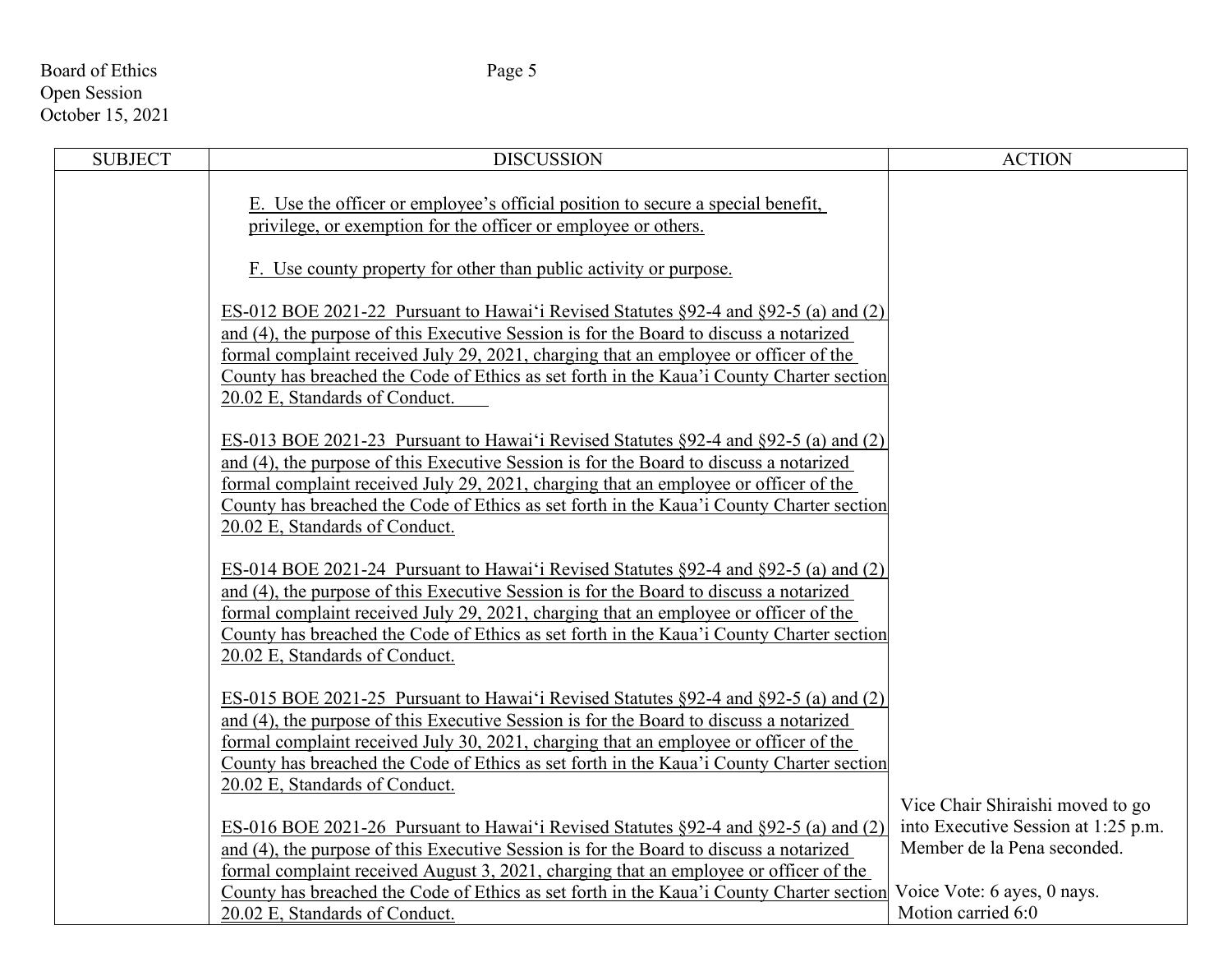Board of Ethics Page 6 Open Session October 15, 2021

| <b>SUBJECT</b>        | <b>DISCUSSION</b>                                   | <b>ACTION</b>                       |
|-----------------------|-----------------------------------------------------|-------------------------------------|
| <b>Return to Open</b> |                                                     | The Board resumed in Open           |
| <b>Session</b>        |                                                     | Session at 1:39 p.m.                |
|                       |                                                     |                                     |
|                       |                                                     | Roll call:                          |
|                       |                                                     | Member de la Pena: present          |
|                       |                                                     | Member Gentry: present              |
|                       |                                                     | Member Toyofuku: present            |
|                       |                                                     | Secretary Latkiewicz: present       |
|                       |                                                     | Vice Chair Shiraishi: present       |
|                       |                                                     | Chair Burriss: present              |
|                       |                                                     | Six members present, which          |
|                       |                                                     | constituted a quorum.               |
|                       | Ratify on Board actions taken in Executive Session. | Member de la Pena moved to          |
|                       |                                                     | ratify the actions taken by the     |
|                       |                                                     | Board in Executive Session.         |
|                       |                                                     | Member Toyofuku seconded.           |
|                       |                                                     | Voice Vote: 6 ayes, 0 nays.         |
|                       |                                                     | Motion carried 6:0                  |
|                       |                                                     |                                     |
| <b>Announcements</b>  | Next Meeting: Friday, November 19, 2021 at 1:00pm   |                                     |
|                       |                                                     |                                     |
| Adjournment           |                                                     | Hearing no objections Chair Burriss |
|                       |                                                     | adjourned the meeting at 1:41 p.m.  |